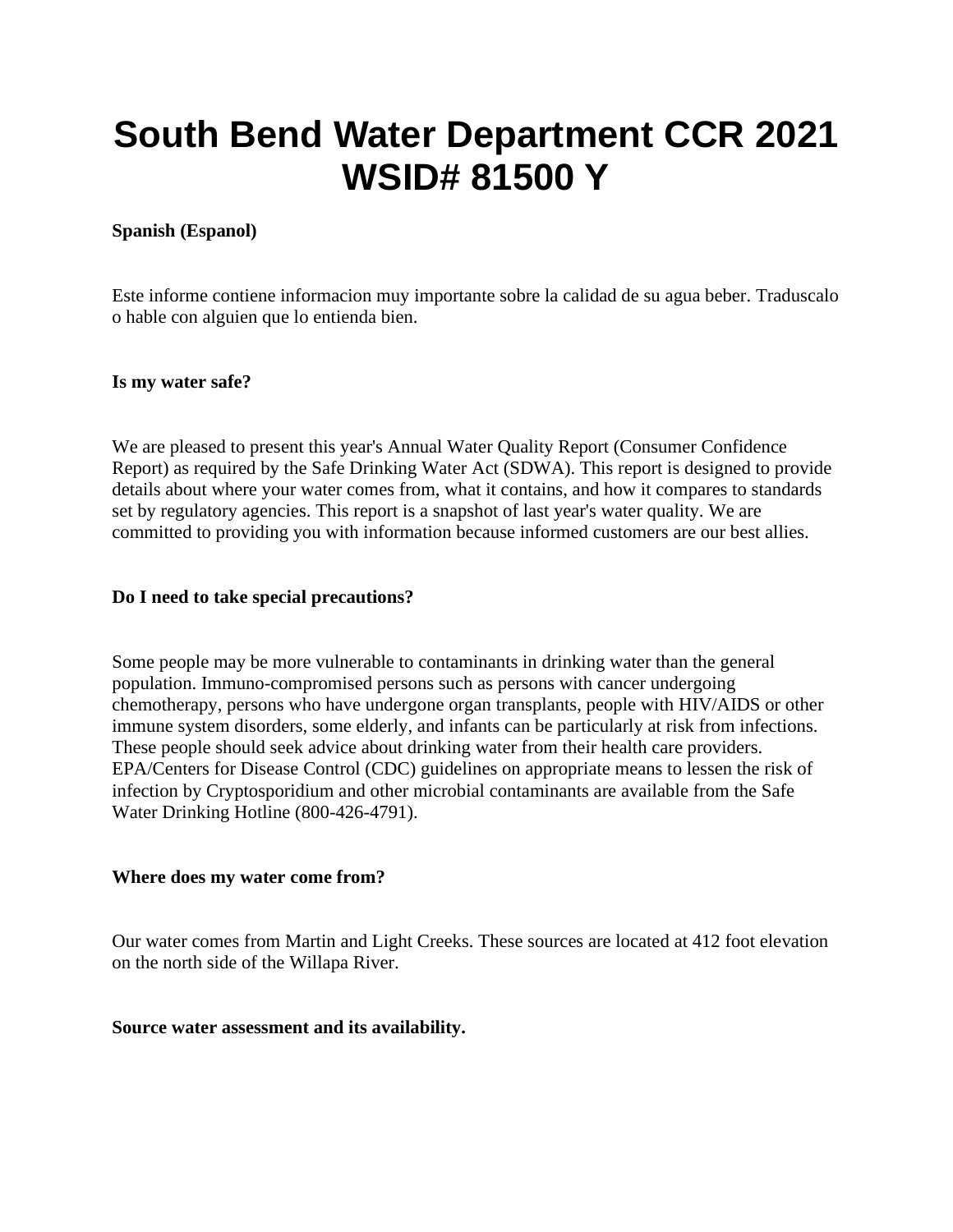Source water assessment and its availability is provided by the South Bend Water Department upon written request.

#### **Why are there contaminants in my drinking water?**

Drinking water, including bottled water, may reasonably be expected to contain at least small amounts of some contaminants. The presence of contaminants does not necessarily indicate that water poses a health risk. More information about contaminants and potential health effects can be obtained by calling the Environmental Protection Agency's (EPA) Safe Drinking Water Hotline (800-426-4791). The sources of drinking water (both tap water and bottled water) include rivers, lakes, streams, ponds, reservoirs, springs, and wells. As water travels over the surface of the land or through the ground, it dissolves naturally occurring minerals and, in some cases, radioactive material, and can pick up substances resulting from the presence of animals or from human activity:

microbial contaminants, such as viruses and bacteria, that may come from sewage treatment plants, septic systems, agricultural livestock operations, and wildlife; inorganic contaminants, such as salts and metals, which can be naturally occurring or result from urban stormwater runoff, industrial, or domestic wastewater discharges, oil and gas production, mining, or farming; pesticides and herbicides, which may come from a variety of sources such as agriculture, urban stormwater runoff, and residential uses; organic Chemical Contaminants, including synthetic and volatile organic chemicals, which are by-products of industrial processes and petroleum production, and can also come from gas stations, urban stormwater runoff, and septic systems; and radioactive contaminants, which can be naturally occurring or be the result of oil and gas production and mining activities. In order to ensure that tap water is safe to drink, EPA prescribes regulations that limit the amount of certain contaminants in water provided by public water systems. Food and Drug Administration (FDA) regulations establish limits for contaminants in bottled water which must provide the same protection for public health.

#### **How can I get involved?**

Please feel free to attend regularly scheduled City Council meetings. Times and dates are posted on the City of South Bend website.

#### **Description of Water Treatment Process**

Your water is treated by filtration and disinfection. Filtration removes particles suspended in the source water. Particles typically include clays and silts, natural organic matter, iron and manganese, and microorganisms. Your water is also treated by disinfection. Disinfection involves the addition of chlorine or other disinfectants to kill bacteria and other microorganisms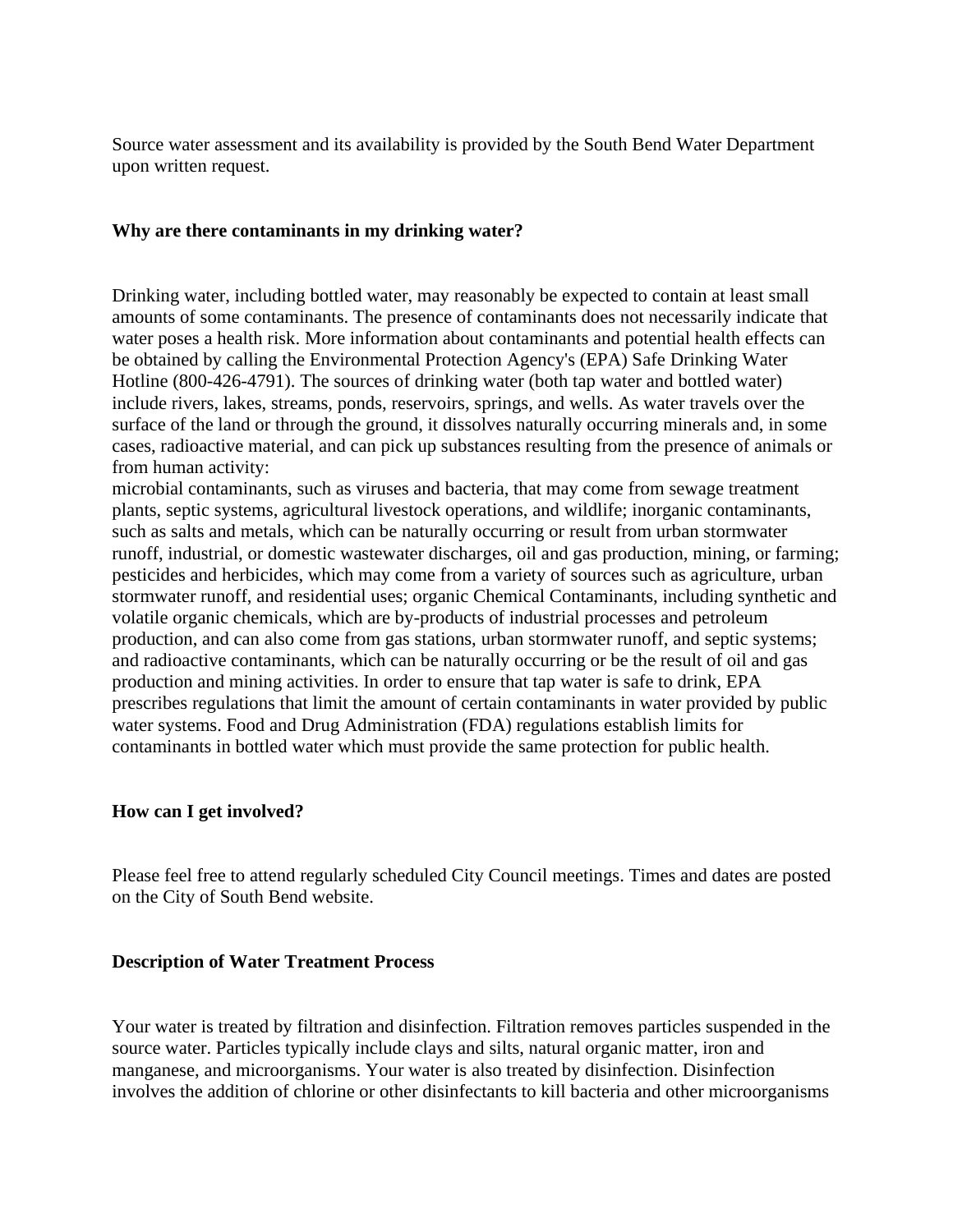(viruses, cysts, etc.) that may be in the water. Disinfection is considered to be one of the major public health advances of the 20th century.

# **Water Conservation Tips**

Did you know that the average U.S. household uses approximately 400 gallons of water per day or 100 gallons per person per day? Luckily, there are many low-cost and no-cost ways to conserve water. Small changes can make a big difference - try one today and soon it will become second nature.

- Take short showers a 5 minute shower uses 4 to 5 gallons of water compared to up to 50 gallons for a bath.
- Shut off water while brushing your teeth, washing your hair and shaving and save up to 500 gallons a month.
- Use a water-efficient showerhead. They're inexpensive, easy to install, and can save you up to 750 gallons a month.
- Run your clothes washer and dishwasher only when they are full. You can save up to 1,000 gallons a month.
- Water plants only when necessary.
- Fix leaky toilets and faucets. Faucet washers are inexpensive and take only a few minutes to replace. To check your toilet for a leak, place a few drops of food coloring in the tank and wait. If it seeps into the toilet bowl without flushing, you have a leak. Fixing it or replacing it with a new, more efficient model can save up to 1,000 gallons a month.
- Adjust sprinklers so only your lawn is watered. Apply water only as fast as the soil can absorb it and during the cooler parts of the day to reduce evaporation.
- Teach your kids about water conservation to ensure a future generation that uses water wisely. Make it a family effort to reduce next month's water bill!
- Visit [www.epa.gov/watersense](http://www.epa.gov/watersense) for more information.

### **Source Water Protection Tips**

Protection of drinking water is everyone's responsibility. You can help protect your community's drinking water source in several ways:

- Eliminate excess use of lawn and garden fertilizers and pesticides they contain hazardous chemicals that can reach your drinking water source.
- Pick up after your pets.
- If you have your own septic system, properly maintain your system to reduce leaching to water sources or consider connecting to a public water system.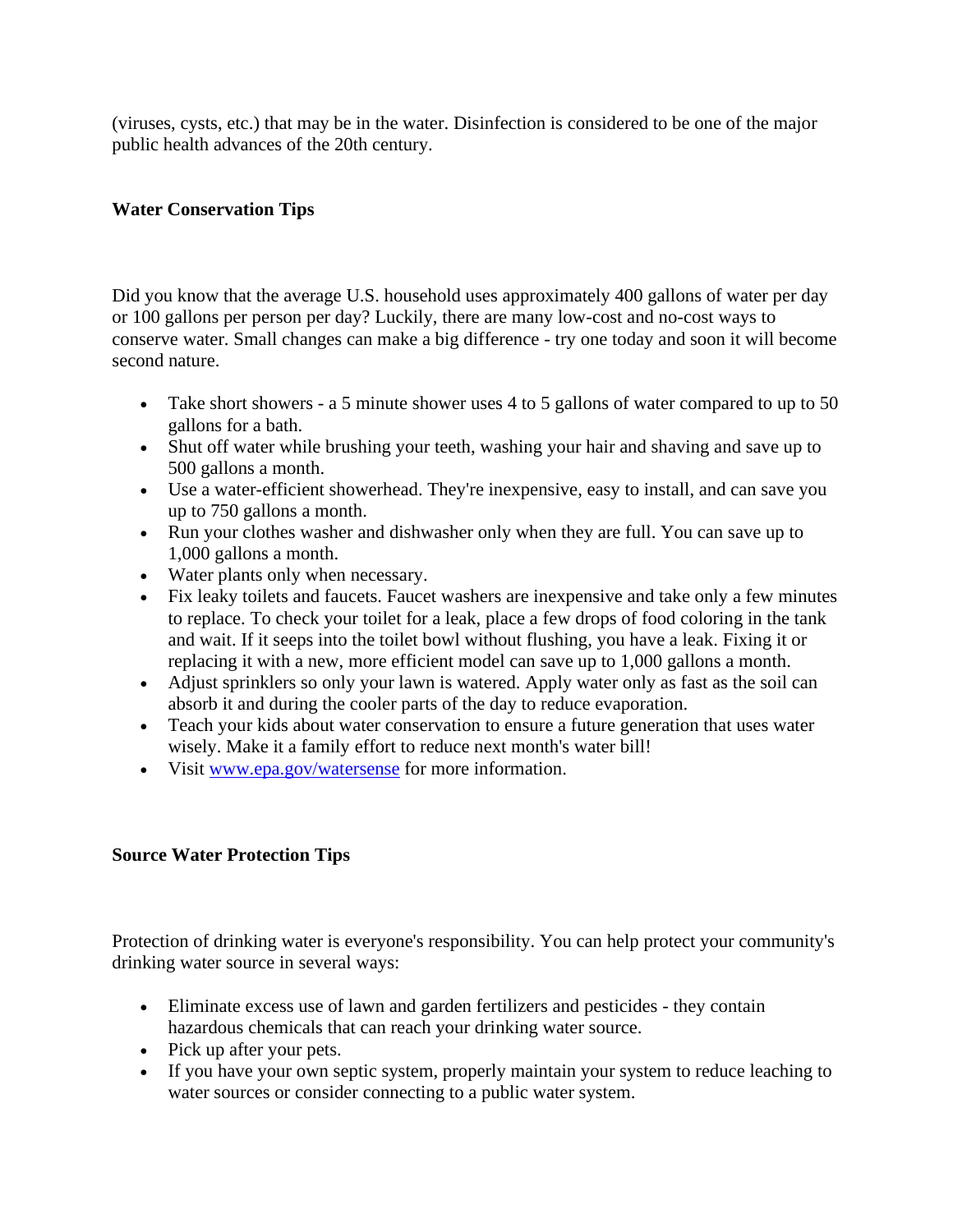- Dispose of chemicals properly; take used motor oil to a recycling center.
- Volunteer in your community. Find a watershed or wellhead protection organization in your community and volunteer to help. If there are no active groups, consider starting one. Use EPA's Adopt Your Watershed to locate groups in your community, or visit the Watershed Information Network's How to Start a Watershed Team.
- Organize a storm drain stenciling project with your local government or water supplier. Stencil a message next to the street drain reminding people "Dump No Waste - Drains to River" or "Protect Your Water." Produce and distribute a flyer for households to remind residents that storm drains dump directly into your local water body.

#### **Additional Information for Lead**

If present, elevated levels of lead can cause serious health problems, especially for pregnant women and young children. Lead in drinking water is primarily from materials and components associated with service lines and home plumbing. South Bend Water Department is responsible for providing high quality drinking water, but cannot control the variety of materials used in plumbing components. When your water has been sitting for several hours, you can minimize the potential for lead exposure by flushing your tap for 30 seconds to 2 minutes before using water for drinking or cooking. If you are concerned about lead in your water, you may wish to have your water tested. Information on lead in drinking water, testing methods, and steps you can take to minimize exposure is available from the Safe Drinking Water Hotline or at http://www.epa.gov/safewater/lead.

# **Water Quality Data Table**

In order to ensure that tap water is safe to drink, EPA prescribes regulations which limit the amount of contaminants in water provided by public water systems. The table below lists all of the drinking water contaminants that we detected during the calendar year of this report. Although many more contaminants were tested, only those substances listed below were found in your water. All sources of drinking water contain some naturally occurring contaminants. At low levels, these substances are generally not harmful in our drinking water. Removing all contaminants would be extremely expensive, and in most cases, would not provide increased protection of public health. A few naturally occurring minerals may actually improve the taste of drinking water and have nutritional value at low levels. Unless otherwise noted, the data presented in this table is from testing done in the calendar year of the report. The EPA or the State requires us to monitor for certain contaminants less than once per year because the concentrations of these contaminants do not vary significantly from year to year, or the system is not considered vulnerable to this type of contamination. As such, some of our data, though representative, may be more than one year old. In this table you will find terms and abbreviations that might not be familiar to you. To help you better understand these terms, we have provided the definitions below the table.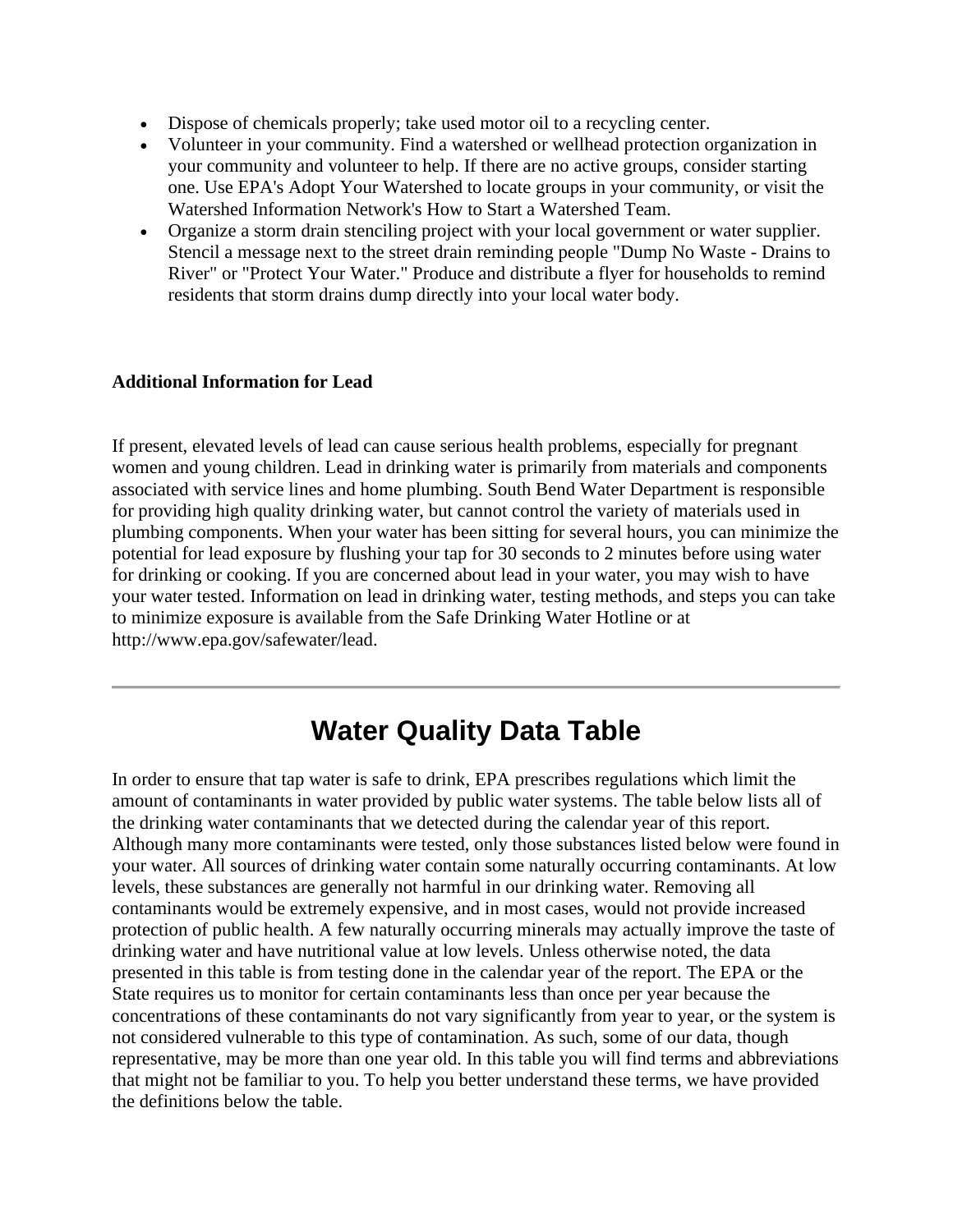|                                                     |                                        |                | <b>Detect</b>                |                              | Range     |                                     |                      |                                                                                                                   |
|-----------------------------------------------------|----------------------------------------|----------------|------------------------------|------------------------------|-----------|-------------------------------------|----------------------|-------------------------------------------------------------------------------------------------------------------|
| <b>Contaminants</b>                                 | <b>MCLG</b><br>or<br><b>MRDLG MRDL</b> | MCL,<br>TT, or | In<br>Your                   | Water   Low   High           |           | <b>Sample</b><br><b>Date</b>        | <b>Violation</b>     | <b>Typical Source</b>                                                                                             |
| <b>Disinfectants &amp; Disinfection By-Products</b> |                                        |                |                              |                              |           |                                     |                      |                                                                                                                   |
|                                                     |                                        |                |                              |                              |           |                                     |                      | (There is convincing evidence that addition of a disinfectant is necessary for control of microbial contaminants) |
| Haloacetic Acids<br>(HAA5) (ppb)                    | NA                                     | 60             | 34.4                         | <b>NA</b>                    | <b>NA</b> | 2021                                | No                   | By-product of drinking water<br>chlorination                                                                      |
| <b>TTHMs</b> [Total<br>Trihalomethanes]<br>(ppb)    | <b>NA</b>                              | 80             | 39.8                         | <b>NA</b>                    | <b>NA</b> | 2021                                | N <sub>o</sub>       | By-product of drinking water<br>disinfection                                                                      |
| <b>Inorganic Contaminants</b>                       |                                        |                |                              |                              |           |                                     |                      |                                                                                                                   |
| Fluoride (ppm)                                      | 4                                      | $\overline{4}$ | .9                           | <b>NA</b>                    | <b>NA</b> | 2021                                | No                   | Water additive which<br>promotes strong teeth.                                                                    |
| Nitrate [measured as<br>Nitrogen] (ppm)             | 10                                     | 10             | $\Omega$                     | <b>NA</b>                    | <b>NA</b> | 2021                                | No                   | Runoff from fertilizer use;<br>Leaching from septic tanks,<br>sewage; Erosion of natural<br>deposits              |
| <b>Volatile Organic Contaminants</b>                |                                        |                |                              |                              |           |                                     |                      |                                                                                                                   |
| Dichloromethane<br>(ppb)                            | $\overline{0}$                         | 5              | 2.5                          | NA                           | <b>NA</b> | 2017                                | N <sub>o</sub>       | Discharge from<br>pharmaceutical and chemical<br>factories                                                        |
| <b>Contaminants</b>                                 |                                        |                | Your<br><b>MCLG</b> AL Water | <b>Sample</b><br><b>Date</b> |           | # Samples<br><b>Exceeding</b><br>AL | <b>Exceeds</b><br>AL | <b>Typical Source</b>                                                                                             |
| <b>Inorganic Contaminants</b>                       |                                        |                |                              |                              |           |                                     |                      |                                                                                                                   |
| Copper - action level at<br>consumer taps (ppm)     | 1.3                                    | 1.3            | 1.19                         | 2020                         |           | $\theta$                            | No                   | Corrosion of household<br>plumbing systems; Erosion of<br>natural deposits                                        |
| Lead - action level at<br>consumer taps (ppb)       | $\Omega$                               | 15             | .029                         | 2020                         |           | $\boldsymbol{0}$                    | N <sub>o</sub>       | Corrosion of household<br>plumbing systems; Erosion of<br>natural deposits                                        |

| <b>Unit Descriptions</b> |                                                             |  |  |  |
|--------------------------|-------------------------------------------------------------|--|--|--|
| Term                     | <b>Definition</b>                                           |  |  |  |
| ppm                      | ppm: parts per million, or milligrams per liter (mg/L)      |  |  |  |
| ppb                      | ppb: parts per billion, or micrograms per liter $(\mu g/L)$ |  |  |  |
| <b>NA</b>                | NA: not applicable                                          |  |  |  |
| ND                       | ND: Not detected                                            |  |  |  |
| NR                       | NR: Monitoring not required, but recommended.               |  |  |  |